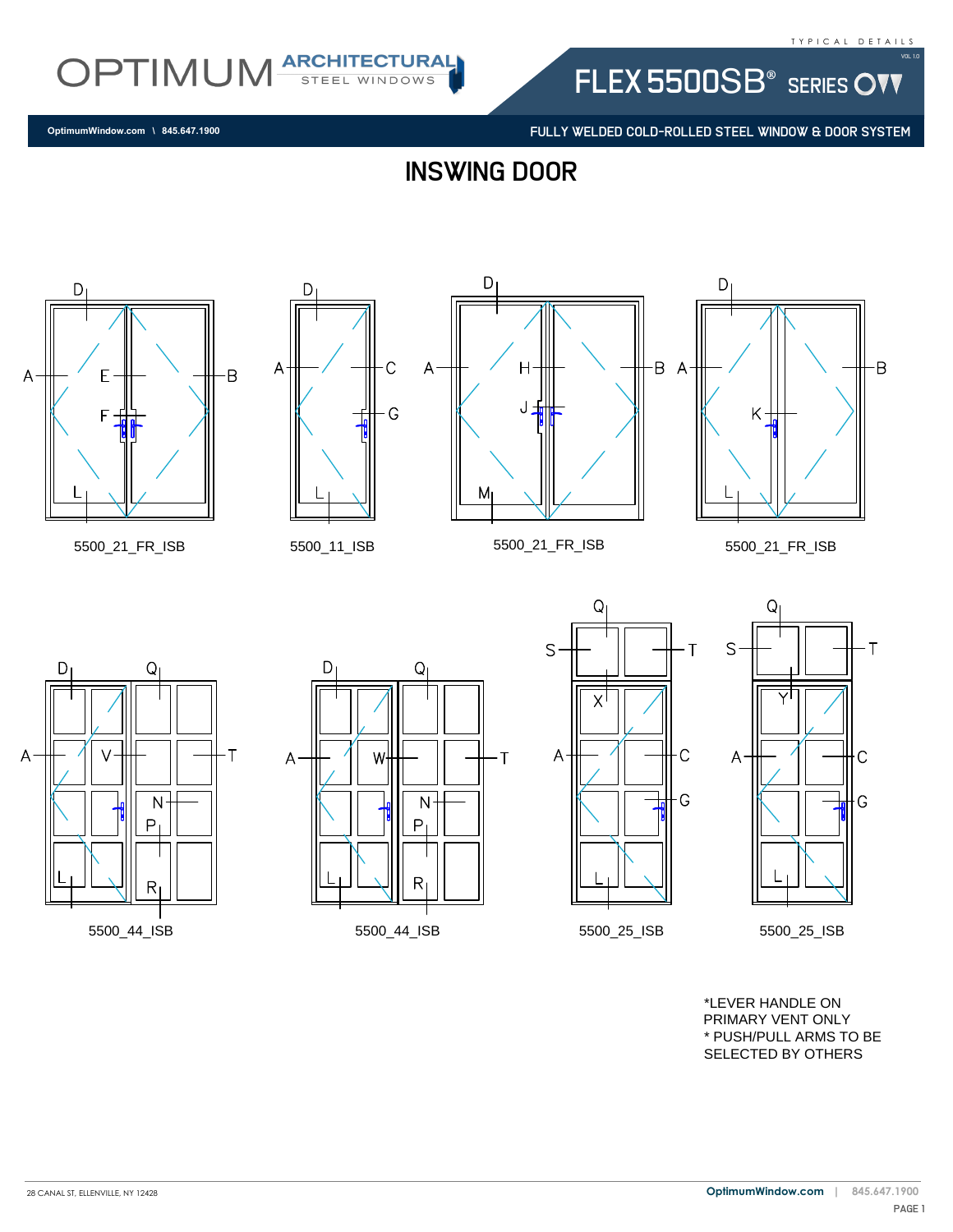

**OptimumWindow.com \ 845.647.1900**

FLEX 5500SB<sup>®</sup> SERIES OVV

FULLY WELDED COLD-ROLLED STEEL WINDOW & DOOR SYSTEM

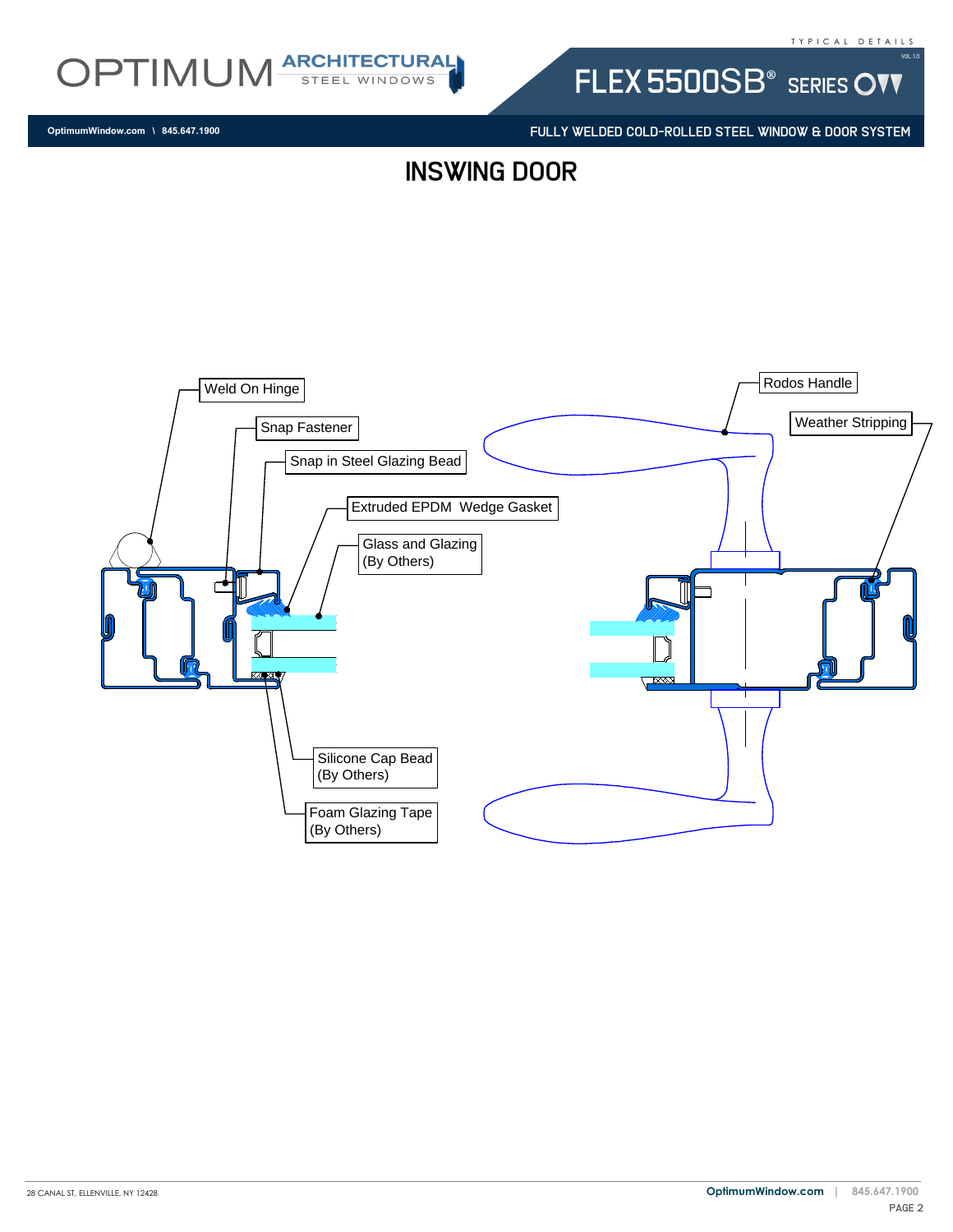

FLEX 5500SB<sup>®</sup> SERIES OVV

FULLY WELDED COLD-ROLLED STEEL WINDOW & DOOR SYSTEM

**OptimumWindow.com \ 845.647.1900**

inswing door

# INTERIOR 2 3/16"  $\overline{\mathbb{Z}}$  $-33/16"$  – EXTERIOR

INTERIOR











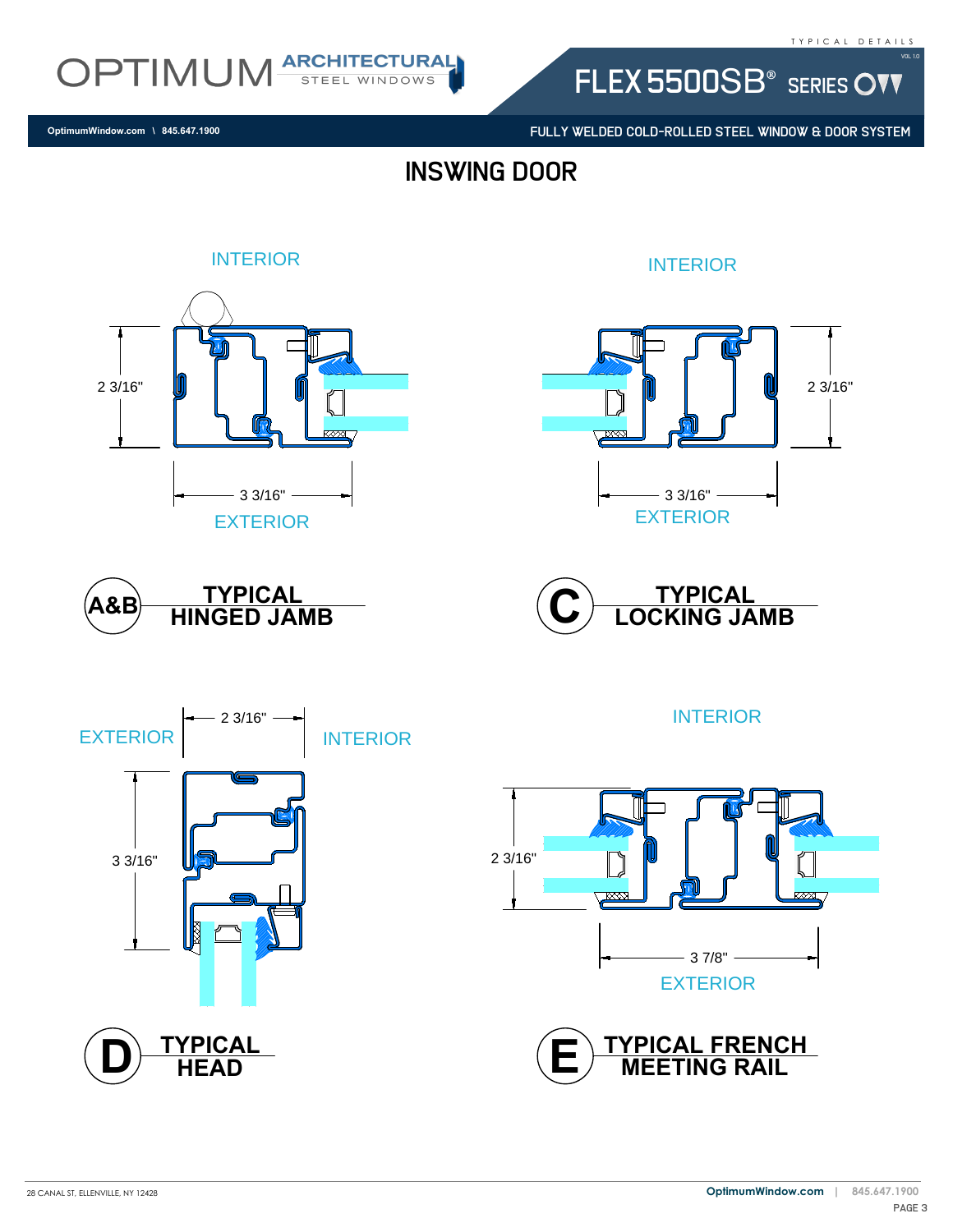

FLEX 5500SB<sup>®</sup> SERIES OVV

FULLY WELDED COLD-ROLLED STEEL WINDOW & DOOR SYSTEM

**OptimumWindow.com \ 845.647.1900**





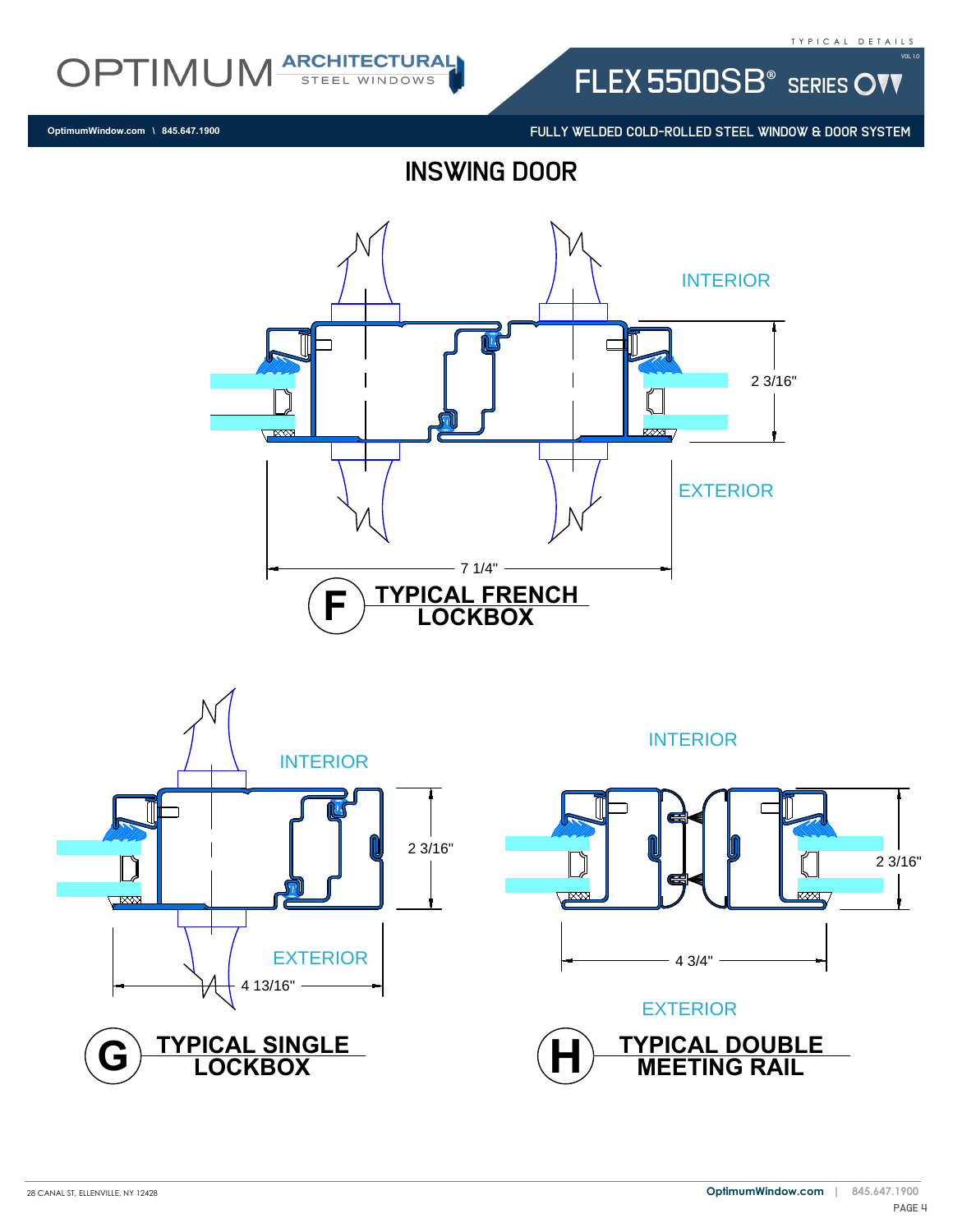

FLEX 5500SB<sup>®</sup> SERIES OVV

FULLY WELDED COLD-ROLLED STEEL WINDOW & DOOR SYSTEM

**OptimumWindow.com \ 845.647.1900**





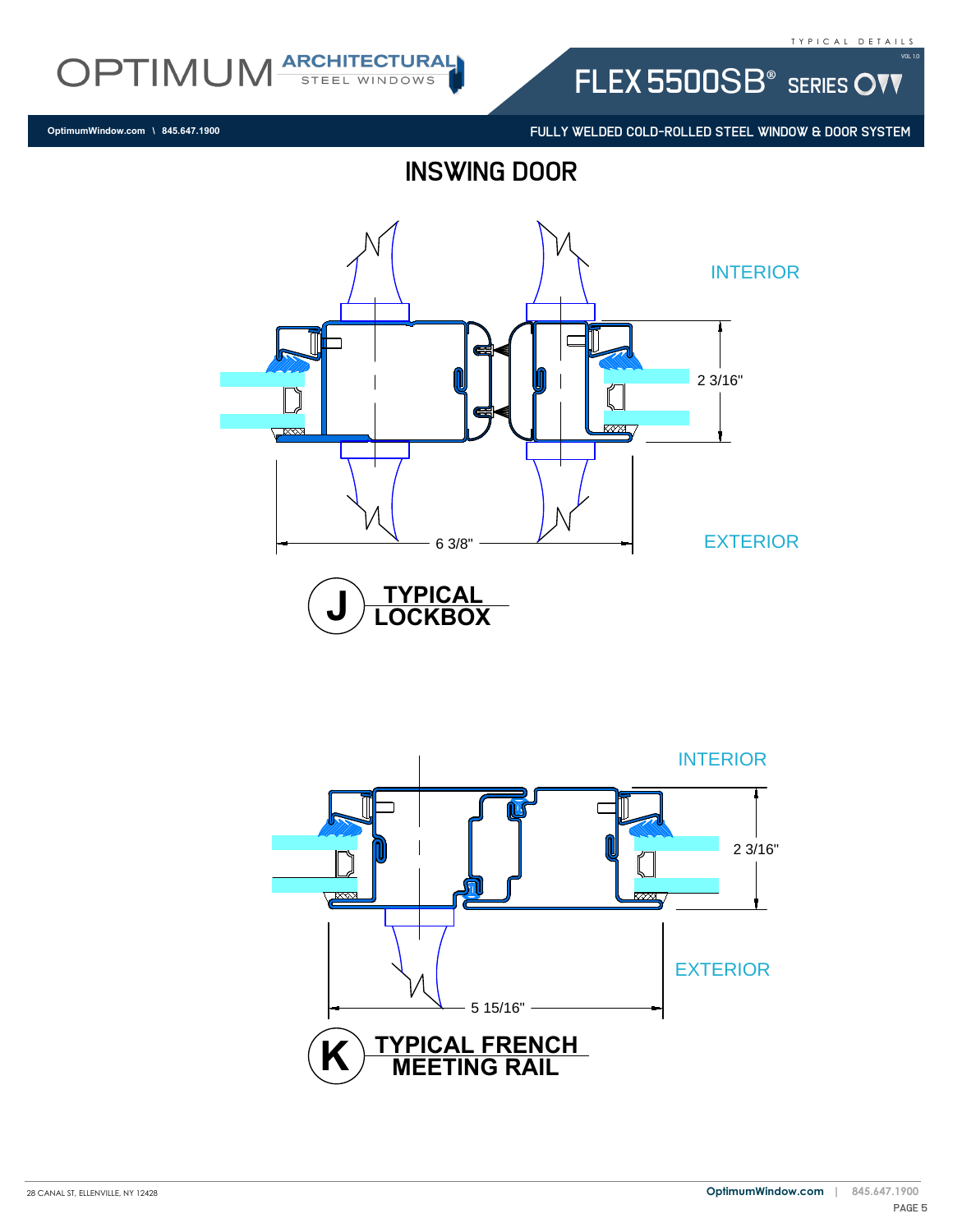

**OptimumWindow.com \ 845.647.1900**

FLEX 5500SB<sup>®</sup> SERIES OVV

FULLY WELDED COLD-ROLLED STEEL WINDOW & DOOR SYSTEM

inswing door







**KICKPLATE TYPICAL L**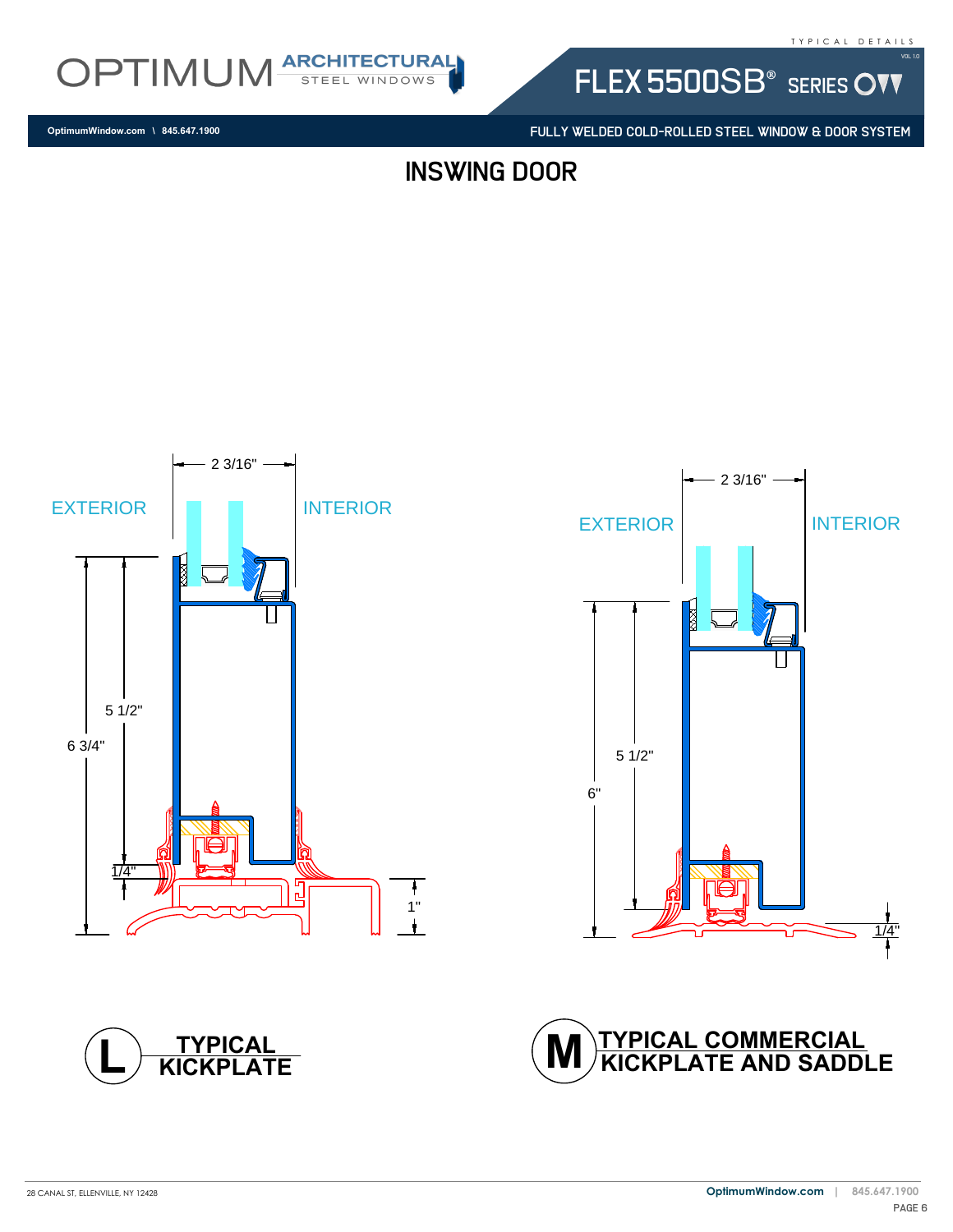

INTERIOR

FLEX 5500SB<sup>®</sup> SERIES OVV

FULLY WELDED COLD-ROLLED STEEL WINDOW & DOOR SYSTEM

**OptimumWindow.com \ 845.647.1900**

## inswing door



#### EXTERIOR







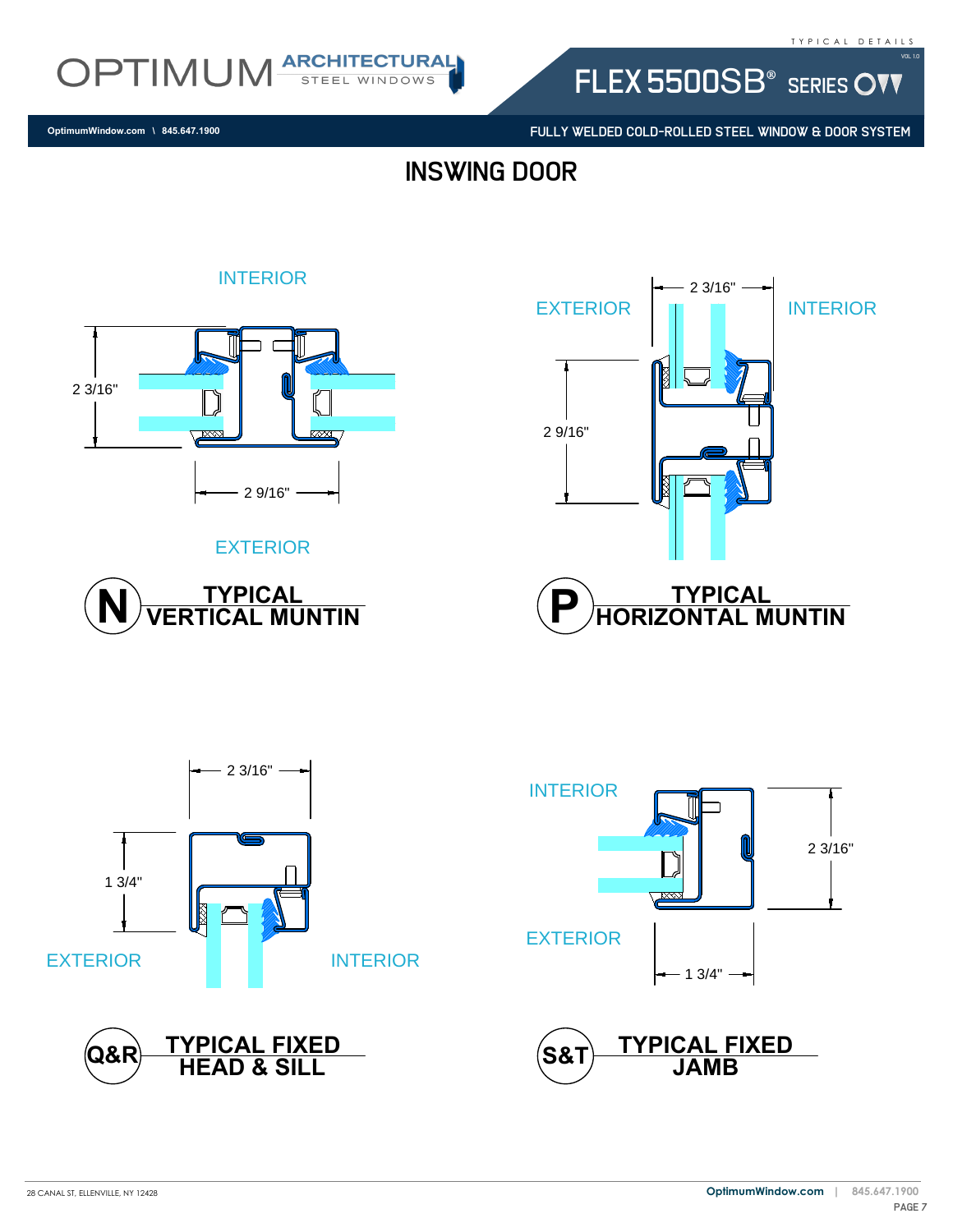OPTIMUM ARCHITECTURAL

**OptimumWindow.com \ 845.647.1900**

FLEX 5500SB<sup>®</sup> SERIES OVV

FULLY WELDED COLD-ROLLED STEEL WINDOW & DOOR SYSTEM

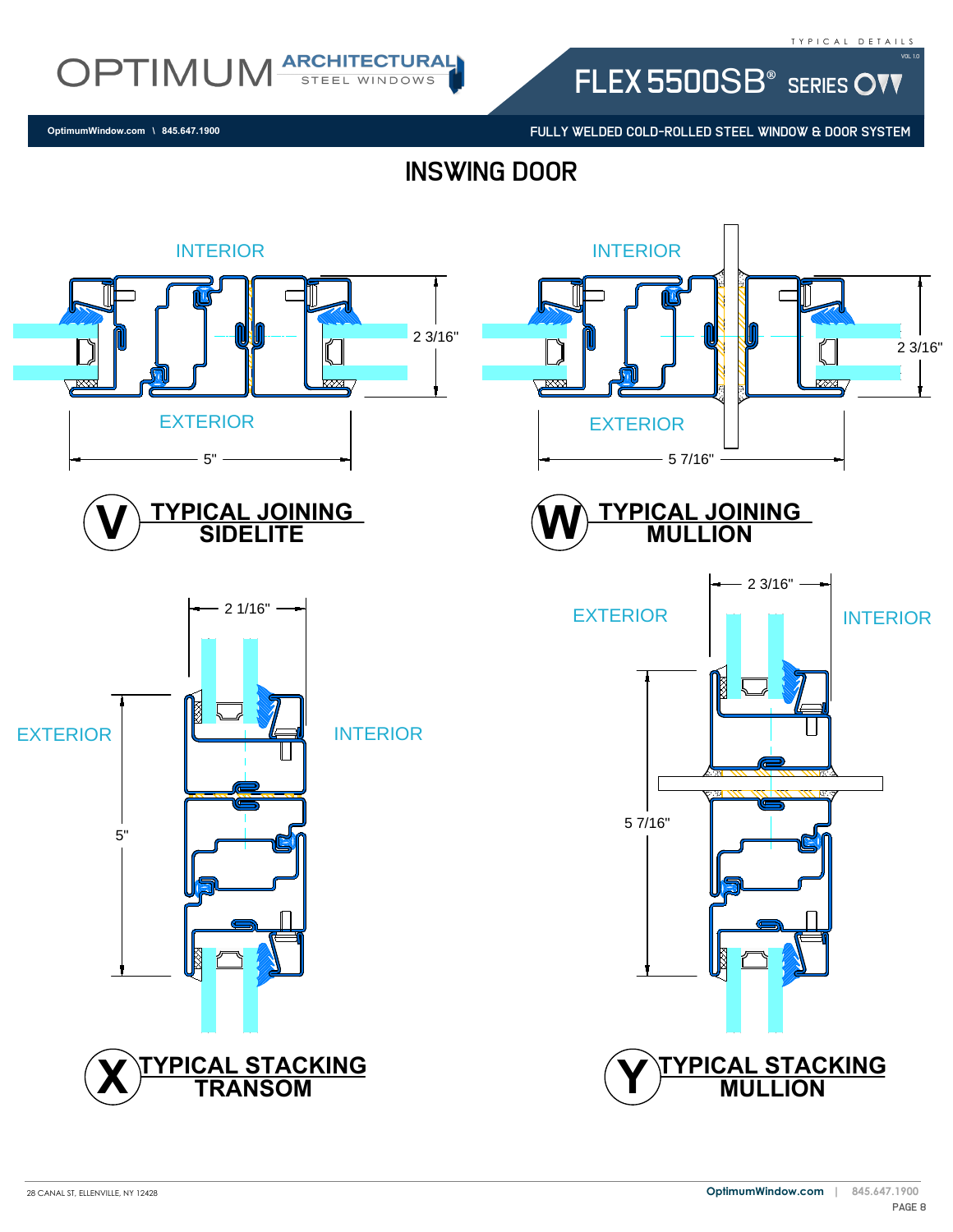

INTERIOR

EXTERIOR

**OptimumWindow.com \ 845.647.1900**

FLEX 5500SB<sup>®</sup> SERIES OVV

FULLY WELDED COLD-ROLLED STEEL WINDOW & DOOR SYSTEM

### inswing door

#### **OPTIONAL FLANGE FRAME**



<u>ITYPICAL JAMBN</u><br>INTERIOR FLANGE







EXTERIOR



INTERIOR



EXTERIOR